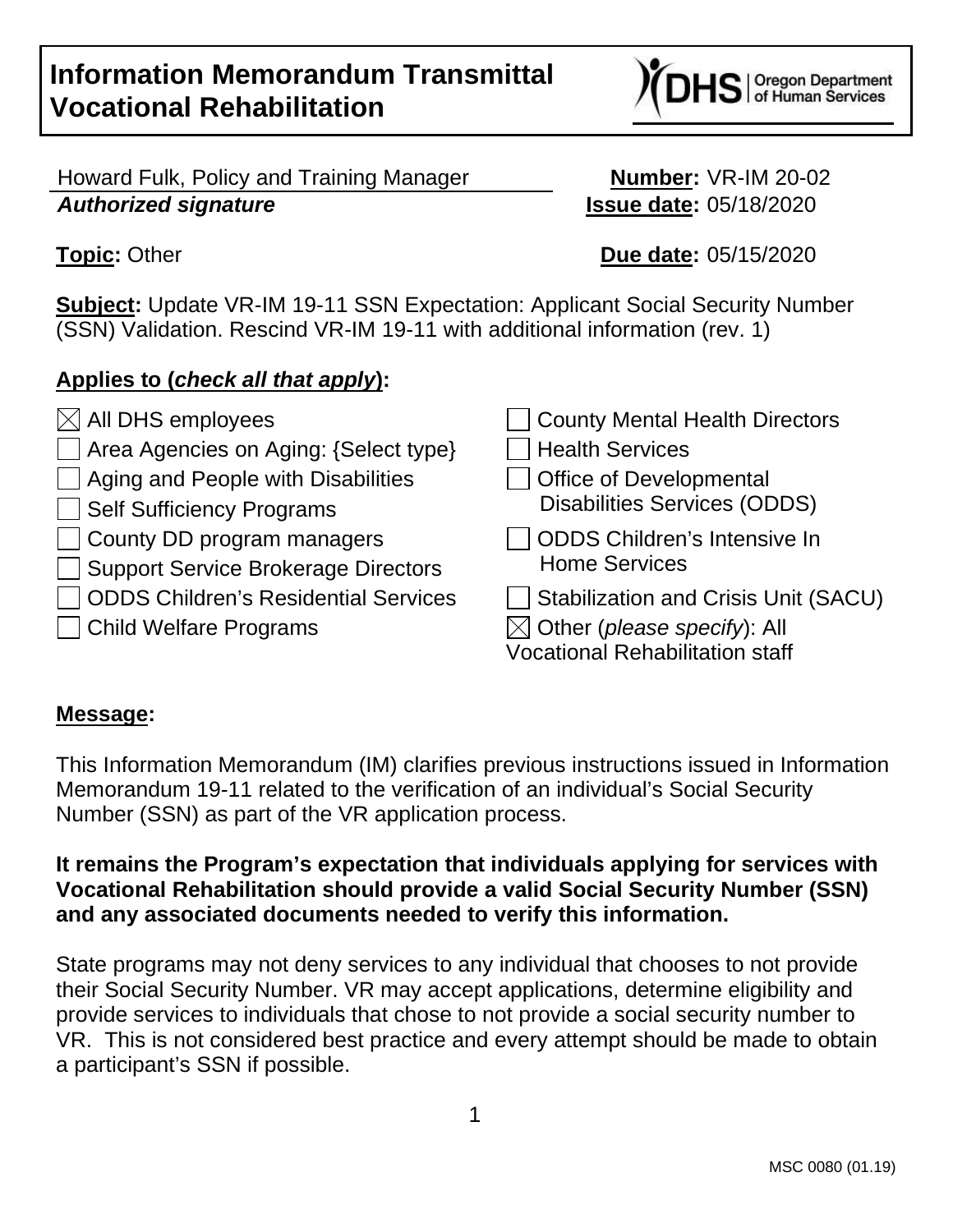Note: Information Memorandum 19-11 is rescinded and is to be replaced by this guidance effective as of the date of issuance. Other than the specific guidance provided in this Action Request, no other Vocational Rehabilitation procedures have been amended by this transmittal.

## **Procedures:**

When applying for services with vocational rehabilitation, applicants are expected to share their Social Security Number with the agency. As part of this process, individuals will be asked to provide documentation required to verify the accuracy of this information. This may include, but is not limited to:

- A Social Security Card
- Ticket to Work eligibility or participation
- Benefit documents (for example: a hard copy summary of benefits from Social Security, medical or other health benefits.
	- o If using benefit documents, ensure that the copy lists the individual's SSN as not all copies do.
- Other documentation as appropriate to the purpose

It is important to ensure that an accurate Social Security number is assigned to a participant's casefile. If the applicant does not have a valid SSN, they may apply for a Social Security Number during the time of their service participation.

## **If the Social Security Number is unavailable:**

If an applicant is unable to provide a verifiable SSN:

- An ORCA file cannot be initiated without a valid client identification number.
	- o This is traditionally the individual's SSN
- Contact ORCAHelp and ask them to generate a Client Identification Number.
	- o This number will be used to identify the individual in place of the SSN during the VR process.
	- o VRCs should continue to try and obtain an SSN.
		- A client identification number cannot be used to verify employment obtained after the individual exits the VR program. The individual will need to provide their employer an SSN in order to be employed at this point anyway.

 **Do not generate a false Social Security Number for any program participant**  User created identification numbers may be considered fraudulent and can result in significant complications for both the VR program and the individual in the future.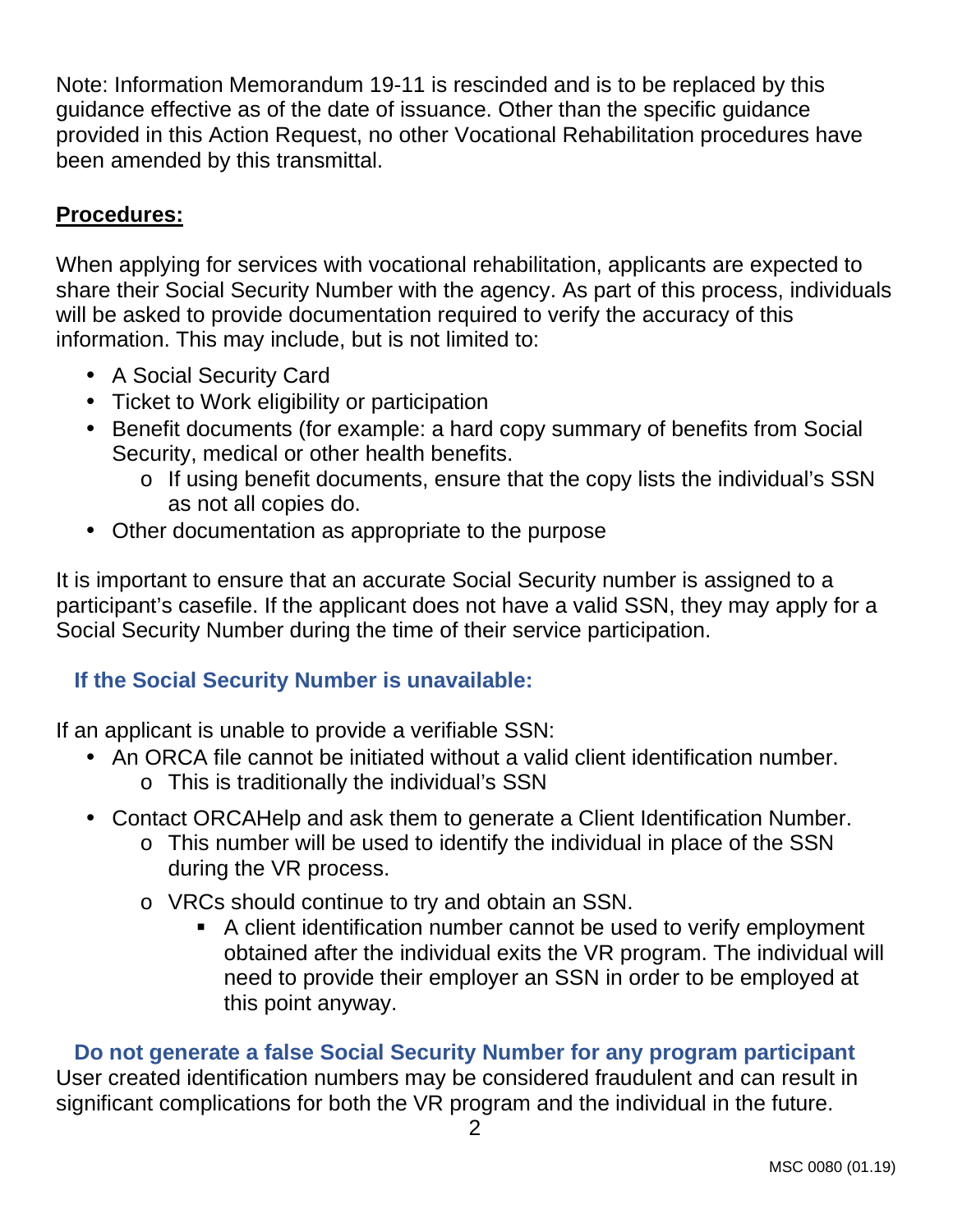• If an SSN is absolutely not obtainable, the VRC must use the Client Identification Number created by ORCAHelp.

#### **Discussion:**

There are some situations when an individual may not provide a Social Security Number.

The individual is unable to provide their Social Security number:

- The number is not available, or held by someone else, on the day the individual meets with the counselor to apply.
- A Social Security Number has not been assigned.
	- o In this circumstance, the counselor can ask for the individual to get the number and documentation to verify it for the next or future meeting.
	- o VR may assist the individual to apply for a Social Security Number, if appropriate.

The individual refuses to provide their Social Security number:

- The expectation is that in this situation VRCs should provide counseling.
	- o Share examples why the Social Security number is needed:
		- Useful for the individual.
		- **Presumption of eligibility**
		- **Ticket to Work benefits**
		- **Employment Authorization Verification for the employer when ready** to be employed

In most instances, the Social Security Number and verification can be obtained and documented in the participant file if presented to the individual as program expectation.

### **Participant Social Security Numbers are needed by the program:**

VR uses the individual's SSN in several important ways:

- To gather data for performance indicators (income at time of employment, income at time of case closure, income 2nd and 4<sup>th</sup> quarter after case closure)
- Social Security reimbursement (so other people with disabilities can be served).
- Wage verification upon employment, exit from the program, at the 2nd and 4th quarter must be provided. If the participant is unwilling to provide, the Program will seek it from the employer.